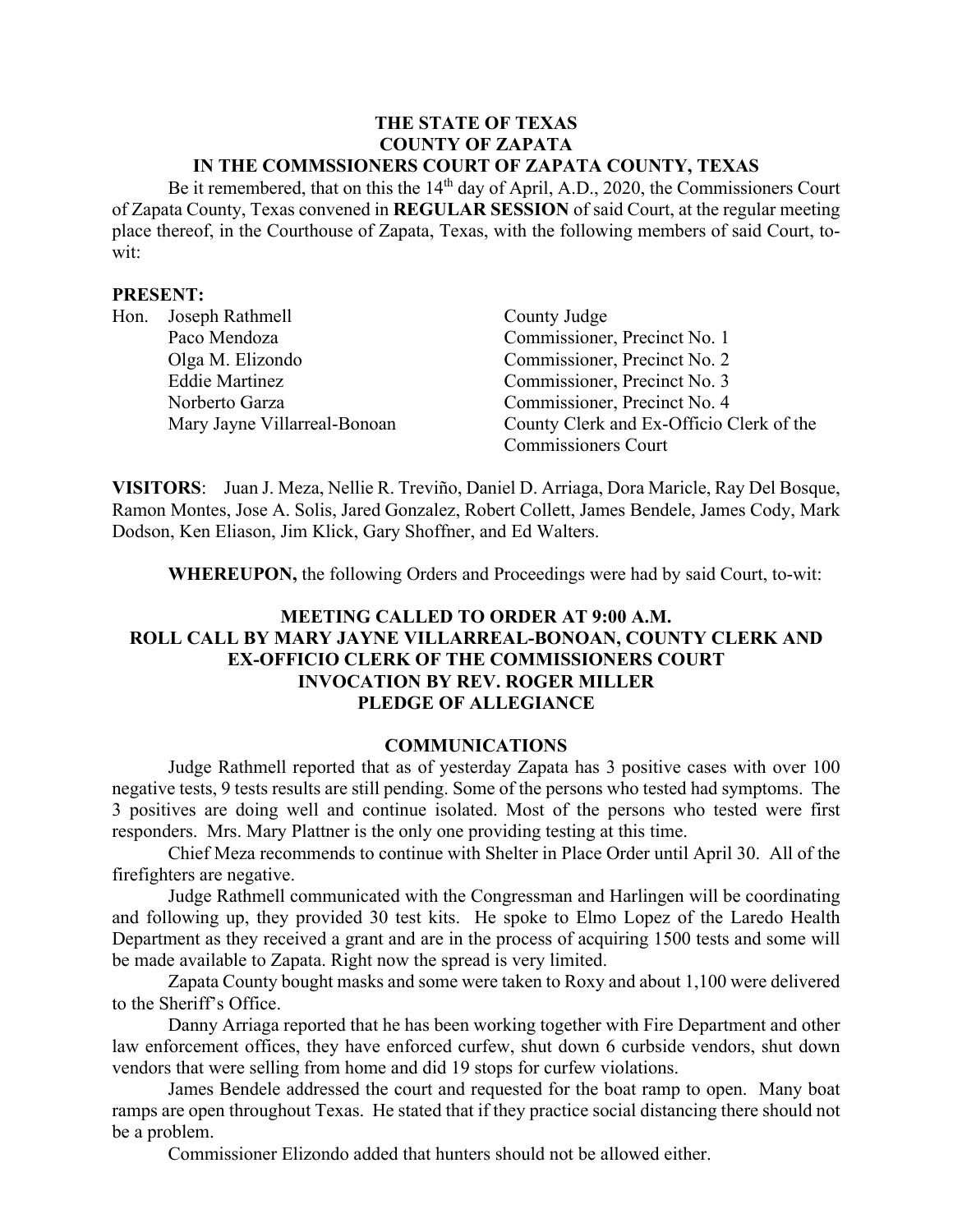Dora Maricle owner of Tiger Island told the court that she had not been informed until Tuesday night.

Robert Collet stated that 30 persons in a store is more dangerous that people on the lake. He added that many outsiders are coming in to fish and asked the court to be more sensible. Judge Rathmell stated that the state park is shut down.

Jared Gonzalez addressed the court and stated that some ramps are still open and many lakes are open for ramps.

Dora Maricle stated that Tiger Island has a private ramp that is used by the old people that live there.

County Attorney Figueroa added that what we are going through is hurting a lot of people, but we have to do our part to get through it. If we have an outbreak in Zapata, where are we going to get medical resources? We are all hurting, but we all need to work together.

## **ORDER APPROVING INVOICES**

Motion was made by Commissioner Martinez, seconded by Commissioner Garza, to approve invoices as presented by Triunfo Gonzalez.

The above motion, being put to a vote, was approved by the affirmative vote of all members of the Court.

#### **ORDER APPROVING TREASURER'S REPORT**

Motion was made by Commissioner Mendoza, seconded by Commissioner Garza, to approve Treasurer's Report as requested by Hon. Romeo Salinas, County Treasurer.

The above motion, being put to a vote, was approved by the affirmative vote of all members of the Court.

#### **ORDER APPROVING CHECKS ISSUED**

Motion was made by Commissioner Garza, seconded by Commissioner Mendoza, to approve checks issued in the amount of \$1,380,357.11as requested by Hon. Romeo Salinas, County Treasurer.

The above motion, being put to a vote, was approved by the affirmative vote of all members of the Court.

#### **TAX / ASSESSOR COLLECTOR'S REPORT**

Tax Assessor/Collector's office reported Hotel-Motel tax collections in the amount of \$6,598.60 for the month of March with a year–to-date total of \$59,358.75; tax collections at a rate of 80.39% for a total base tax collected of \$205,005,280.73.

## **ORDER APPROVING EXTENDING FIRST AMENDED SHELTER IN PLACE FOR ZAPATA COUNTY**

Motion was made by Commissioner Martinez, seconded by Commissioner Mendoza, to approve extending the First Amended Shelter in Place for Zapata County for 2 additional weeks and add restriction prohibiting children to accompany parents into stores as requested by Hon. Joe Rathmell, County Judge.

The above motion, being put to a vote, was approved by the affirmative vote of all members of the Court.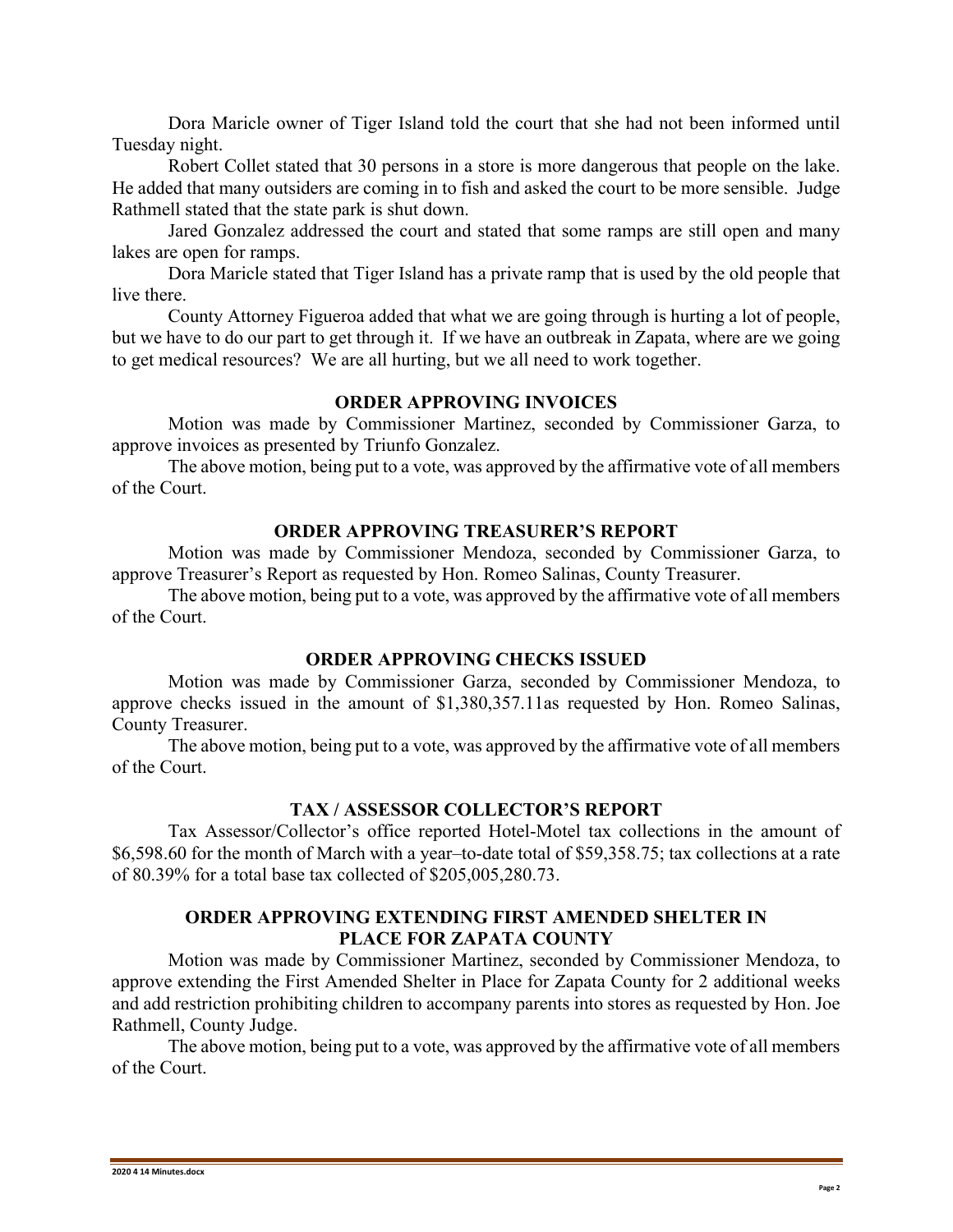## **ORDER APPROVING EXTENDING SECOND AMENDED ORDER REGARDING PUBLIC AND PRIVATE GATHERINGS IN ZAPATA COUNY**

Motion was made by Commissioner Mendoza, seconded by Commissioner Garza, to approve extending Second Amended Order Regarding Public and Private Gatherings in Zapata County, and other changes as needed, as requested by Hon. Joe Rathmell, County Judge.

The above motion, being put to a vote, was approved by the affirmative vote of all members of the Court.

## **ORDER APPROVING TO EXTEND CLOSURE OF ALL SENIOR NUTRITION CENTERS RUN BY ZAPATA COUNTY AND PROVIDE ALL ELIGIBLE PARTICIPANTS WITH HOME DELIVERED MEALS**

Motion was made by Commissioner Martinez, seconded by Commissioner Garza, to approve to extend the closure of all Senior Nutrition Centers run by Zapata County and provide all eligible participants with home delivered meals as requested by Hon. Joe Rathmell, County Judge.

The above motion, being put to a vote, was approved by the affirmative vote of all members of the Court.

## **ORDER APPROVING TO EXTEND THE CLOSURE ON ALL PUBLIC SPACES RUN BY ZAPATA COUNTY**

Motion was made by Commissioner Garza, seconded by Commissioner Martinez, to approve to extend the closure of all public spaces run by Zapata County as requested by Hon. Joe Rathmell, County Judge.

The above motion, being put to a vote, was approved by the affirmative vote of all members of the Court.

## **ORDER APPROVING APPLICATION FOR TXDOT 2020 COUNTY TRANSPORTATION INFRASTRUCTURE FUND GRANT PROGRAM AND DEVELOP A PRIORITIZED LIST OF LOCAL PROJECTS**

Motion was made by Commissioner Mendoza, seconded by Commissioner Martinez, to approve an application for TxDOT 2020 County Transportation Infrastructure Fund Grant Program and to develop a prioritized list of local projects and approve the 5% grant writer fee. Funds will be divided equally into the 4 precincts as requested by Hon. Joe Rathmell, County Judge. Funds will be split equally

The above motion, being put to a vote, was approved by the affirmative vote of all members of the Court.

# **ORDER APPROVING PURCHASE OF ONE DESTOP COMPUTER AND ONE WEBCAM FOR JUSTICE OF THE PEACE PCT 3**

Motion was made by Commissioner Garza, seconded by Commissioner Mendoza, to approve the purchase of one desktop computer and one webcam for the Justice of the Peace, Pct. 3, out of the Technology Funds as requested by Hon. Fernando Muñoz, Jr., Justice of the Peace Pct. 3.

The above motion, being put to a vote, was approved by the affirmative vote of all members of the Court.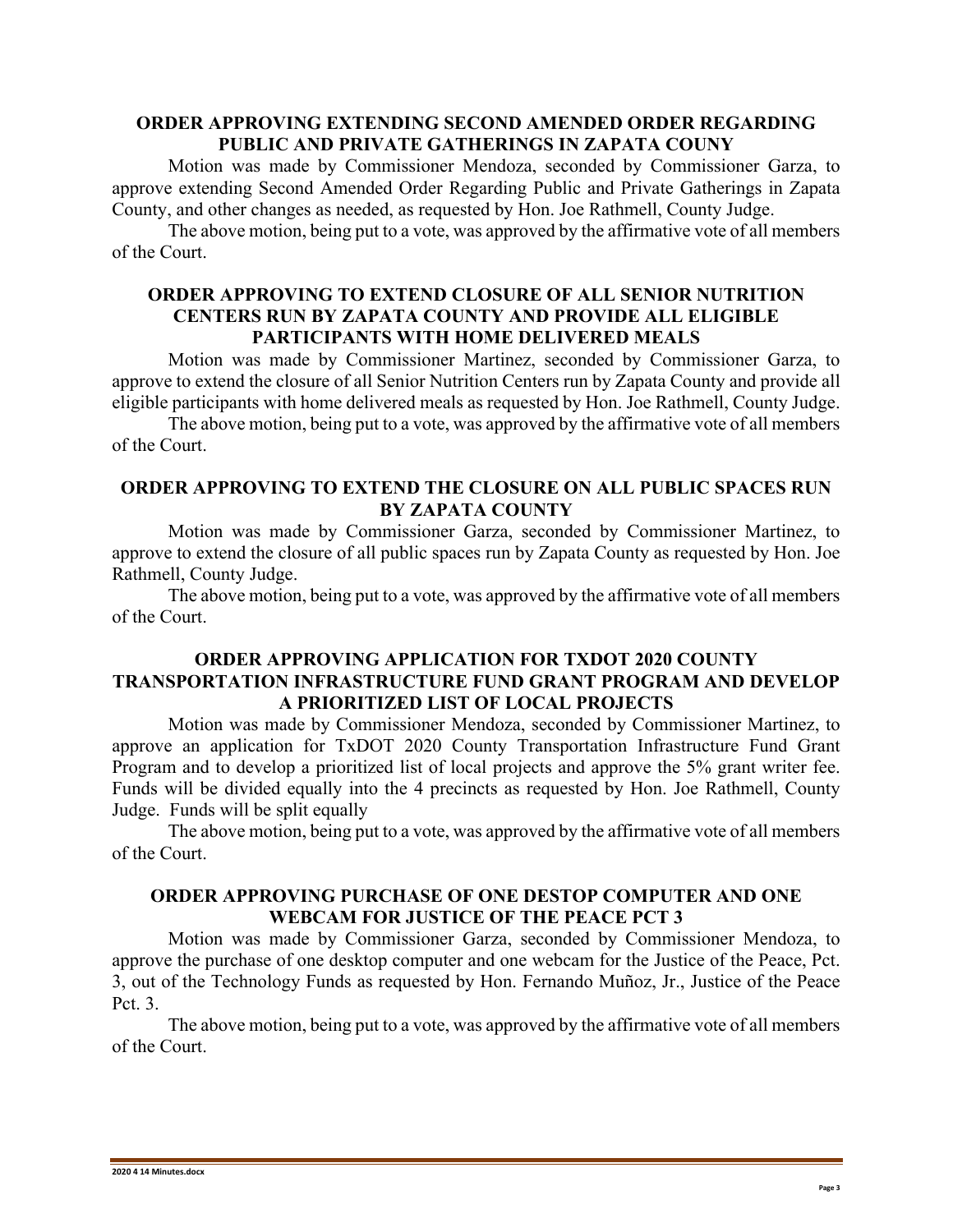## **ORDER APPROVING PURCHASE OF TWO LAPTOP COMPUTERS FOR REGIONAL AND WOMENS JAILS**

Motion was made by Commissioner Mendoza, seconded by Commissioner Martinez, to approve the purchase of 2 laptop computers for the Regional and Womens Jails, for the amount of \$3,787.75 to be paid out of non-department computer expense fund as requested by Captain Ramon Montes, Regional Jail.

## **ORDER APPROVING RESIGNATION OF ALMA LIZETTE EDWARD FROM ZAPATA COUNTY FIRE DEPARTMENT**

Motion was made by Commissioner Martinez, seconded by Commissioner Garza, to approve the resignation of Alma Lizette Edward from the Zapata County Fire Department as requested by Fire Chief J.J. Meza.

The above motion, being put to a vote, was approved by the affirmative vote of all members of the Court.

## **ORDER ALLOWING FIRE CHIEF TO HIRE FIREFIGHTER/EMT**

Motion was made by Commissioner Garza, seconded by Commissioner Mendoza, to allow the Fire Chief to hire a firefighter/EMT at \$11.43 per hour out of slot #11, Department #543 Fire Department as requested by Fire Chief J.J. Meza, Fire Department.

The above motion, being put to a vote, was approved by the affirmative vote of all members of the Court.

#### **ORDER APPROVING THE FOLLOWING LINE ITEM**

Motion was made by Commissioner Mendoza, seconded by Commissioner Martinez, to approve the following line item transfer to meet departmental needs:

|           | <b>DEPARTMENT</b>      | LINE ITEM  | WEIND                             | <b>AMOUNT</b> |
|-----------|------------------------|------------|-----------------------------------|---------------|
|           | <b>FROM</b> Wastewater | 08-600-336 | Repair and Maintenance \$1,500.00 |               |
| <b>TO</b> | Wastewater             | 08-602-205 | Uniforms                          | \$1,500.00    |

as requested by Eloy Chapa, Wastewater Manager.

The above motion, being put to a vote, was approved by the affirmative vote of all members of the Court.

# **MOTION WAS MADE BY COMMISSIONER GARZA, SECONDED BY COMMISSIONER MENDOZA, TO ENTER INTO EXECUTIVE SESSION**

# **MOTION WAS MADE BY COMMISSIONER GARZA, SECONDED BY COMMISSIONER MENDOZA, TO RETURN TO REGULAR SESSION**

# **ORDER TO AMEND THE ZAPATA COUNTY PERSONNEL POLICY MANUAL AS PER RECOMMENDATION BY TEXAS ASSOCIATION OF COUNTIES FOR FAMILIES FIRST CORONAVIRUS RESPONSE ACT.**

Motion was made by Commissioner Mendoza, seconded by Commissioner Martinez, to approve to amend the Zapata County Personnel Policy Manual as per recommendation by the Texas Association of Counties for the Families First Coronavirus Response Act, for the duration of the declaration of emergency.